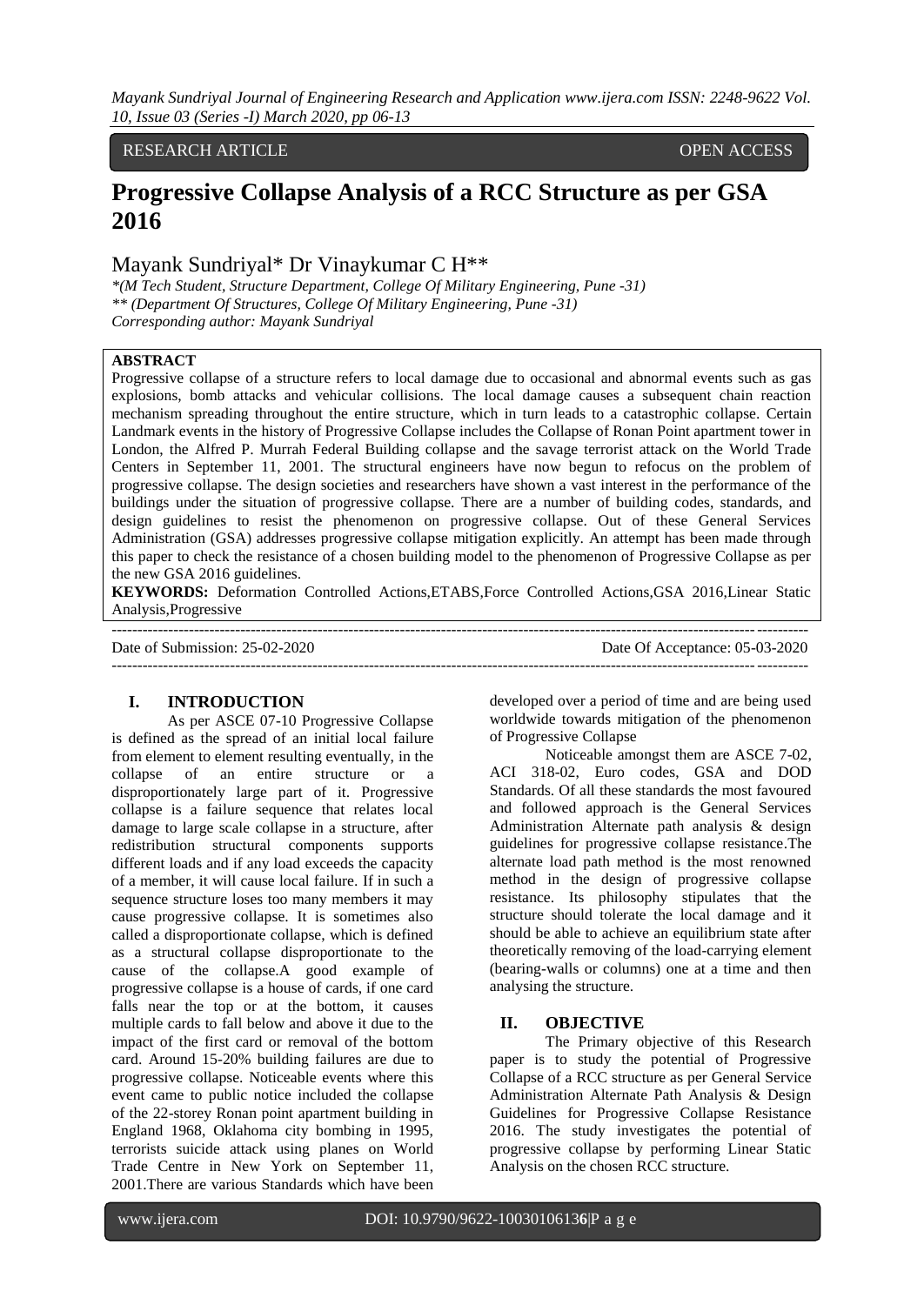# **III. SCOPE OF WORK**

The scope involves understanding GSA 2016 guidelines. Creating a computer model of the chosen RCC structure. Classifying Deformation and Force Controlled Actions. Calculation of M factors. Calculation of Load Increase Factors. Getting the Load Combinations. Performing a Linear Static Alternate Load Path Analysis and comparing the results to the Acceptance Criteria. Checking the model for Redundancy Requirements.

# **IV. GSA 2016**

The intent of this document is to provide guidance to reduce and/or assess the potential for progressive collapse of Federal buildings for new or existing construction. It follows the analysis methodology and performance requirements of UFC 04-023-03 for Alternate Path. It also provides guidelines for incorporating redundancy into the progressive collapse resisting system to mitigate single points of failure and provide increased robustness for extreme loading scenarios not explicitly addressed in the design.

The design procedures employed by these Guidelines aim to reduce the potential for progressive collapse by bridging over the loss of a structural element, limiting the extent of damage to a localized area (Alternate Path) and providing a redundant and balanced structural system along the height of the building. The guidelines gives out the details and procedure for

- Load and Resistance factor design for alternate path method
- Classification of elements into primary and secondary components
- Classification of actions as either deformationcontrolled or force-controlled
- Expected and lower bound strength
- Component capacities for the linear static procedure
- Allowable extents of collapse for different column removal cases
- Load case for deformation-controlled and force controlled actions
- Load increase factor
- Component and element acceptance criteria
- Redundancy requirements incorporating location, strength and stiffness.

# **V. MODEL STATEMENT**

A G+5 storey RC building structure with bay width of 24 m along X and 15 m Y direction, with each floor height is 3.2m and slab thickness of 150mm is modelled in ETABS 2016 to check the potential of the building for progressive collapse analysis. Grade of concrete used is M30 for beams & columns & grade of rebar used in beams and

columns is Fe 500 for main reinforcement and Fe250 for confinement reinforcement. All beams are 300 x 500 mm and all Columns Are 400 X 400 mm. The structure was subjected to Indian standard loading as per IS 875 & IS 1893.

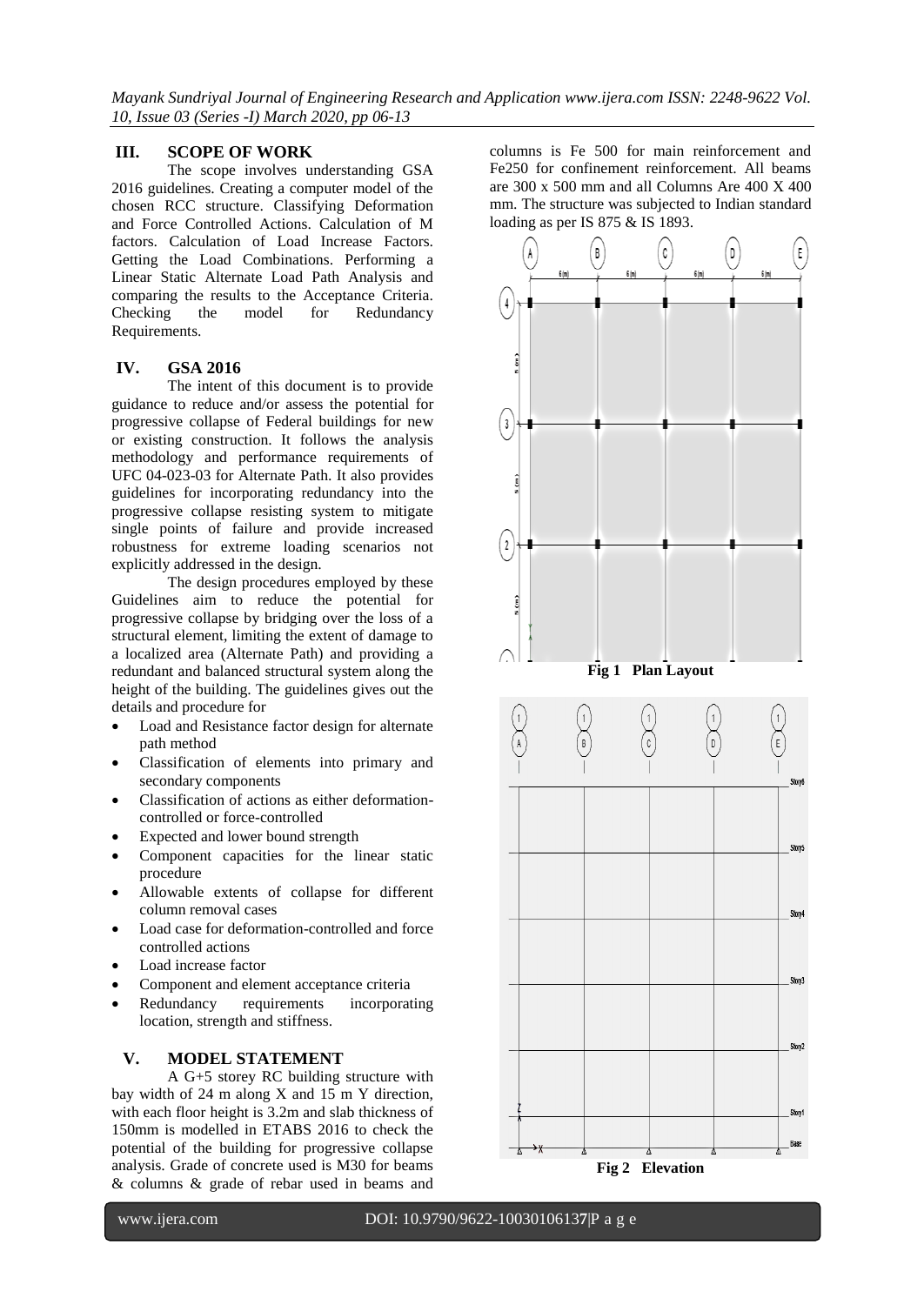

**Fig 3 Isometric View**



**Fig 4 Edge Column Removed (Shorter Side)**



**Fig 5 Edge & Centre Column Removed (Shorter Side)**

## **VI. METHODOLOGY**

The following methodology has been adopted for this research work,

Step-1 Selection of building geometry- G+5 storey. Step-2 Define the material property of frame.

Step-3 Define the section property of frame- beam & column.

Step-4 Assign the joint pattern as fixed support. Step-5 Define the load pattern- dead load, live load

& EQ Loads. Step -6 Perform a linear static analysis.

Step-7Get the analysis results.

Step- 8 Define load combination as per GSA 2016. Run Linear Static Analysis as per the new load combination after column removal.

Step-9 Evaluate Acceptance criteria for both Force & Deformation controlled actions.

Step-10 Check for Redundancy requirements.

Step-11Compare the Analysis results for different column removal case.

|        | <b>Table 1 Model Requirements for Deformation</b><br>and Force-Controlled Actions |  |  |
|--------|-----------------------------------------------------------------------------------|--|--|
| Design | Deformation- Force-                                                               |  |  |

| Design<br>and/or<br>Modeling<br>Assumption | Deformation-<br>Controlled | Force-<br>Controlled                |
|--------------------------------------------|----------------------------|-------------------------------------|
| Design<br>Strength                         | Expected $(Q_{CE})$        | Lower<br><b>Bound</b><br>$(Q_{CL})$ |
| Load<br>Increase<br>Factor                 | $1.2 m_{LIF} + 0.8$        | 2.0                                 |
| Demand<br>Modifier                         | m-factor                   | 1.0                                 |

#### **VII. CALCULATION OF m-FACTORS**

Each component within the structure is assigned an m-factor, or demand modifier. The demand-modifier can be considered as the allowable Demand-Capacity-Ratio and is evaluated as the force or deformation controlled action divided by the design strength. The governing mfactor for each component is based on the smallest of the beam/girder elements. The m factor for a beam component is determined in accordance with Table 10-13 of ASCE 41 based on collapse prevention performance level and a primary component classification. The m factor is a function of the reinforcement ratio, transverse reinforcement and shear demand. The m-factor for column components is determined in accordance with Table 10-9 of ASCE 41 based on a Collapse Prevention performance level and a Primary component classification. The m-factor is a function of the shear demand, axial demand, and reinforcement ratio of the column.Correlating with the table of ASCE 41 and the value of m was found out as 16 for the beams.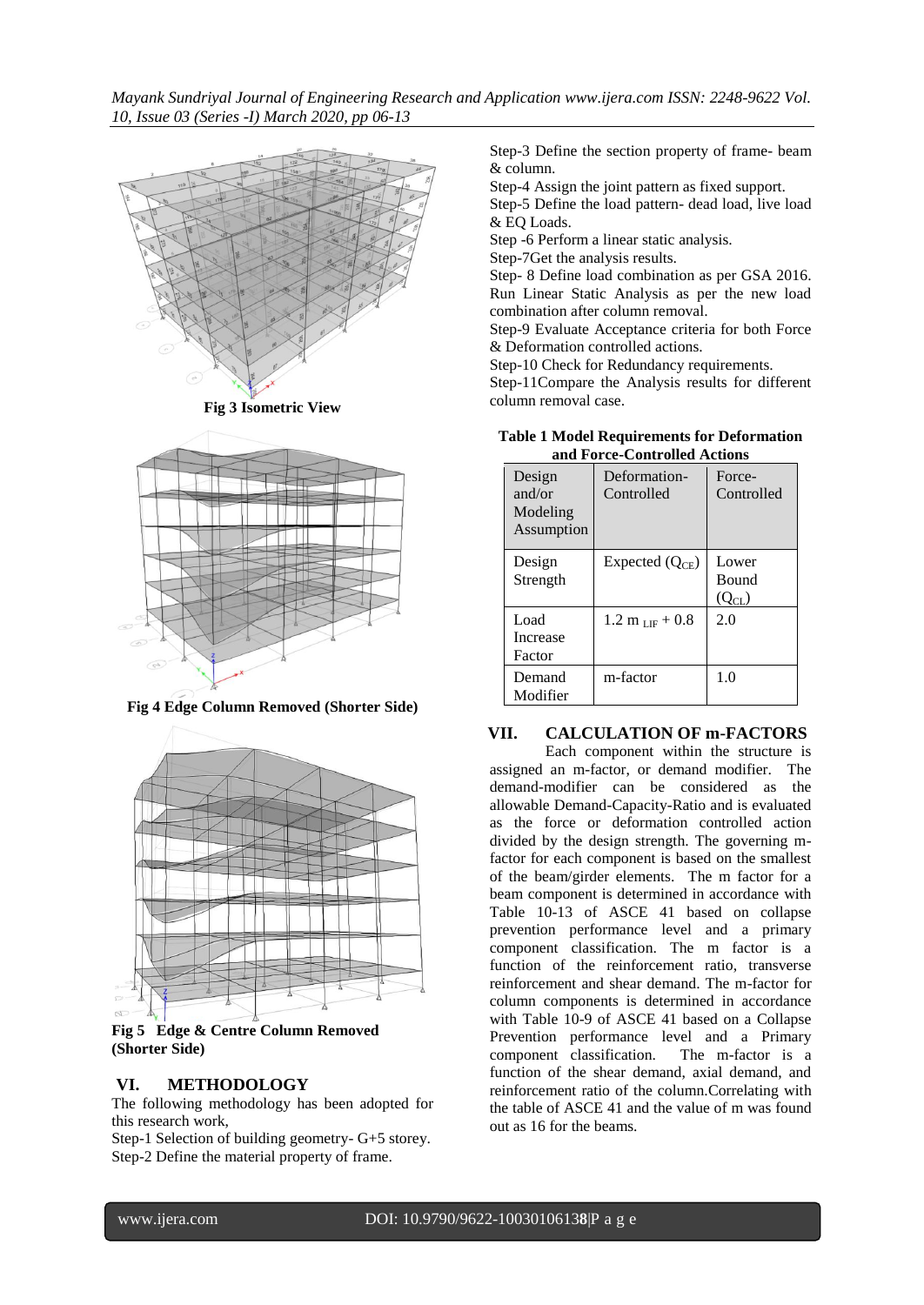**VIII. LOAD COMBINATIONS USED Increased Gravity Loads for Deformation Controlled Actions** 

 $ΩLD = 1.2$  m LIF + 0.8;  $ΩLD = (1.2x16) +0.8$  =  $20$ ; GLD =  $\Omega$ LD [1.2 D + 0.5 L]; GLD = 36(D) + 30(L)

**Increased gravity Loads for Force Controlled Actions** 

 $ΩLF = 2$ **;**GLF =  $ΩLF$  [1.2 D + 0.5 L]; GLF =  $2.4(D) + 3(L)$ 

**Gravity Loads for Areas away from removed Column Location**

 $G=1.2D + 0.5L$ ;  $G=1.8(D) + 1.5(L)$ 

# **IX. RESULTS FOR DEFORMATION CONTROLLED ACTIONS FOR BEAMS**

- 1. Limiting DCR is 16 for deformation controlled actions.On removal of a single edge column from the shorter side of the structure the maximum DCR achieved for beams is 14.6 which shows that the building is not susceptible to progressive collapse.
- 2. However On removal of two columns instantaneouslyfrom the shorter side of the structure (edge & Centre column) from first storey. DCR in 14 beams shot up above 16 and hence the building becomes susceptible to progressive collapse. The beams which fail under this criteria are 62,63,64,65,66,80,81,82,83,84,177,178,179 &180.
- 3. Graphs for DCR for Beams at different Stories for Deformation Controlled Action are produced below with Blue Colour indicating Original DCR for the beam before the Column was removed, Red Colour Line indicating DCR for beam on removal of Edge Column, Grey Colour Line indicating DCR for beam on removal of Edge & Centre Column simultaneously & Yellow Colour line indicating limiting DCR.



**Fig 6 DCR for Beams of Storey 1**





**Fig 8 DCR for Beams of Storey 3**





**Fig 10 DCR for Beams of Storey 5**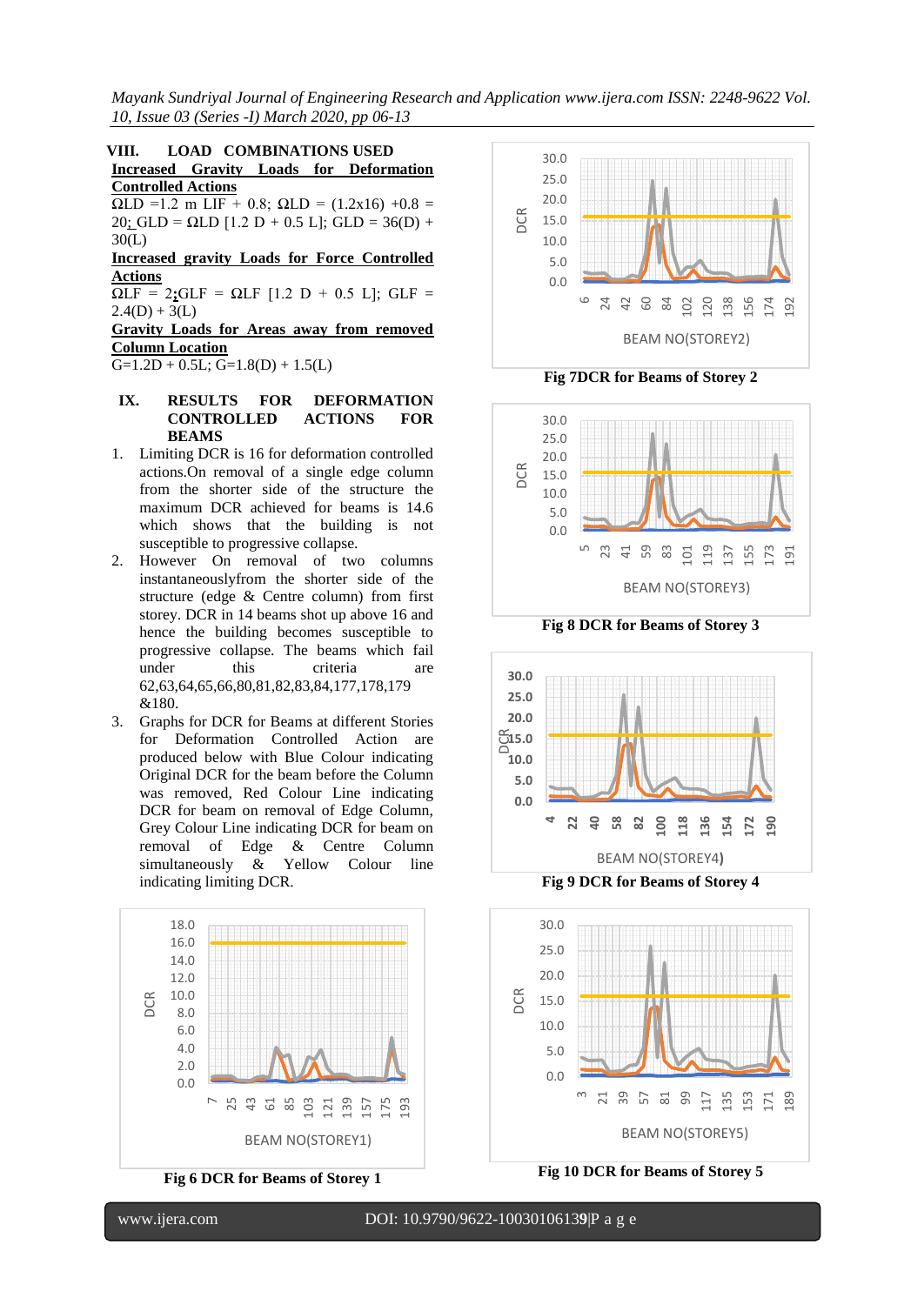

**Fig 11 DCR for Beams of Storey 6**

## **X. RESULTS FORCE CONTROLLED ACTIONS FOR COLUMNS**

- 1. The Maximum Original DCR before Column removal was 0.41.The Limiting DCR for Columns for Force Controlled Actions is 1. On removal of edge column from the shorter side of the building 4 columns had their DCR crossing the limiting value 258,259,270 &271.
- 2. On removal of two columns (Edge & Centre Column) from the shorter side of the Structure instantaneously 11 columns had their DCR crossing the limiting value 257,258,259,274,275,276,277,310,311,312&3 13.
- 3. Graphs for DCR for Columns at different Stories for Force Controlled Action are produced below with Blue Colour line indicating Original DCR for the Column before the Column was removed, Red Colour Line indicating DCR for Columns on removal of the Edge Column, Grey Colour Line indicating DCR for Columns on removal of the Edge & Centre Column simultaneously & Yellow Colour line indicating limiting DCR for Columns for Force Controlled actions.



**Fig 12 DCR for Columns of Storey 1**



**Fig 13 DCR for Columns of Storey 2**



**Fig 14 DCR for Columns of Storey 3**



**Fig 15 DCR for Columns of Storey 4**



**Fig 16 DCR for Columns of Storey 5**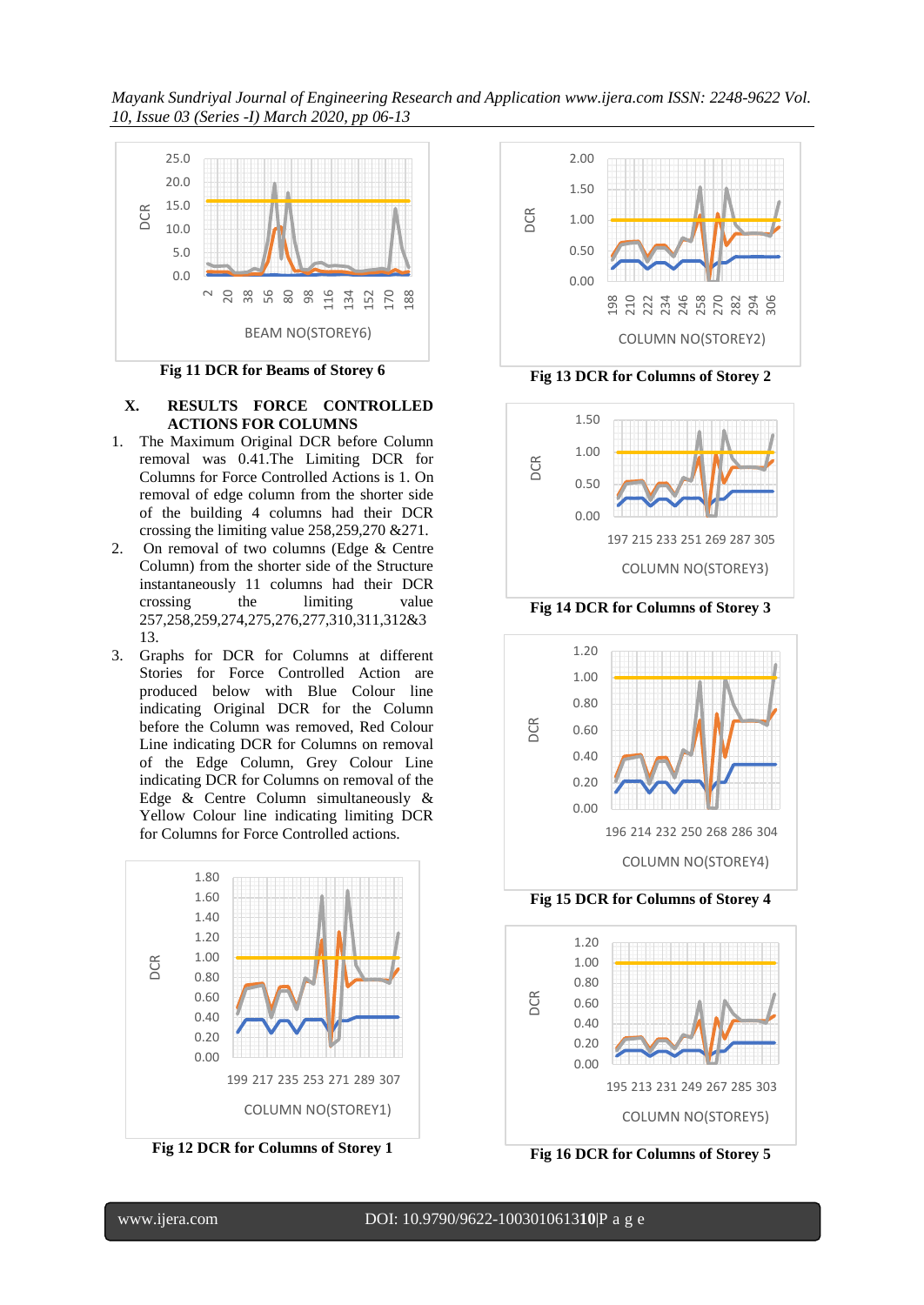

## **XI. REDUNDANCY REQUIREMENTS** The intent of redundancy requirements is to prevent structural designs where progressive collapse resistance is localized at one floor and to encourage balanced and redundant designs that distribute resistance up the height of the building. The edge column removal location has been considered for checking the redundancy requirements.

# **XII. LOCATION REQUIREMENTS**

Load redistribution systems has to be spaced vertically along the height of the structure and the spacing between the systems should not exceed three floors. A redistribution system is defined as a structural system that has the capability to redistribute gravity loads to adjacent vertical structural elements under the loss of a column.The number of load redistribution systems in the structure;  $n \ge N/3 = 2\&$  locating these systems at Level 2 and Level 4.

# **XIII. STRENGTH REQUIREMENTS**

The strength of each vertical load redistribution system =  $\frac{QR \hat{i}-\overline{QR}}{\overline{QR}}$  $\frac{m\log n}{\overline{QR}}$   $\leq$  0.3.

Here  $QRi = \sum \Phi QC = Design strength of a given$ load redistributing system at a single floor level associated with the exterior ground level column.QC = Expected strength of a component or element contributing to strength of a load redistribution system at a single floor level associated with the exterior ground level column. $\overline{QR} = \frac{\sum_{i=1}^{i=n} Q_{Ri}}{n}$  Average design strength of n load redistributing systems up the height of the Building associated with the exterior ground level column.  $\Phi$  = Strength reduction factor from the appropriate material specific code.The load redistribution system should include all primary horizontal members contributing to the redistribution of the gravity loads. The extent of the horizontal members included in the load redistribution system at a given plan location should be limited to a single structural bay

perpendicular to and in either direction of the column removal location.The design strength of each horizontal element contributing to the vertical load distribution system at any Level is calculated as the minimum of the beam or its connections. For the moment frame elements the connection is assumed to be capable of developing the moment capacity of the beam; therefore the design strength of the element is governed by the beam section itself:

QC ==253.9 kN-m

 $QRi = \sum QC$ ;  $QR_2 = (QC)_{66} + (QC)_{78} = 507.8$  kNm; $QR_4 = (QC)_{64} + (QC)_{76} = 507.8$  kN-m

 $\overline{\text{QR}} = \frac{\sum_{i=1}^{i=n} Q_{\text{R}i}}{\overline{Q_{\text{R}i}}}$  $\frac{1}{n} \frac{Q_{\text{Ri}}}{2} = \frac{(507.8 + 507.8)}{2}$  $\frac{+507.6j}{2}$  = 507.8 kN-m. The difference between the design strength at each floor and the average is calculated to verify it is within the 30% acceptable variance.

 $\frac{QR \hat{i}-\overline{QR}}{\overline{OP}}$  $\frac{\textit{i} - \text{QR}}{\text{QR}}$   $\leq$  0.3; For Level 2  $\frac{\left| \frac{507.8 - 507.8}{507.8} \right|}{507.8}$  $\left| \frac{3-307.0}{507.8} \right| \leq 0.0 \leq 0.3;$ For Level 4  $\frac{507.8 - 507.8}{507.8}$  $\frac{3.5-307.8}{507.8}$   $\leq 0.0 \leq 0.3$  Hence OK

# **XIV. STIFFNESS REQUIREMENTS**

The strength of each vertical load redistribution system must meet the following equation:

 $KR\sqrt{\frac{K}{K}}$  $\frac{K}{KR}$   $\leq$  0.3hereKRi =  $\sum$  KCE = Flexural stiffness of a given load redistributing system at a single floor level associated with the exterior ground level column.  $KCE = F$  lexural stiffness of a component or element contributing to strength of a load redistribution system at a single floor level associated with the exterior ground level column.  $\overline{\text{KR}} = \frac{\sum_{i=1}^{i=n} K_{\text{R}i}}{\sum_{i=1}^{n} K_{\text{R}i}}$  $_{\text{n}}^{\frac{1}{1} \cdot \text{R}_{\text{N}}}=$  Average flexural stiffness of load redistributing systems up the height of thebuilding associated with the exterior ground level column. The same two horizontal members used to evaluate the strength of the vertical load redistribution system are used to evaluate the stiffness.The stiffness of each horizontal element contributing to the vertical load distribution system at Level 2 is calculated based on the boundary conditions of the element, prior to the column removal. Reinforcement continues through the connections such that support conditions can be assume to be fix-fix.

 $K_{CE\,1} = \frac{384\,Ec\,Icr.B_{66}}{13}$  $\frac{L \text{ R1 B}}{L^3}$  = 118.47 kN/mm;

 $K_{CE2} = \frac{384 \text{ Ec Icr} \cdot B78}{1^3} = 204.72 \text{ kN/mm}$  $L^3$ 

The total stiffness for the vertical load redistribution system at Level 2 is the sum of all contributing elements:KR2 =  $\Sigma$  KCE = KCE1 +  $KCE2 = 118.47 + 204.72 = 323.19$  kN/mm.

Similarly, the stiffness of each horizontal element contributing to the vertical load distribution system at Level 4 is calculated as: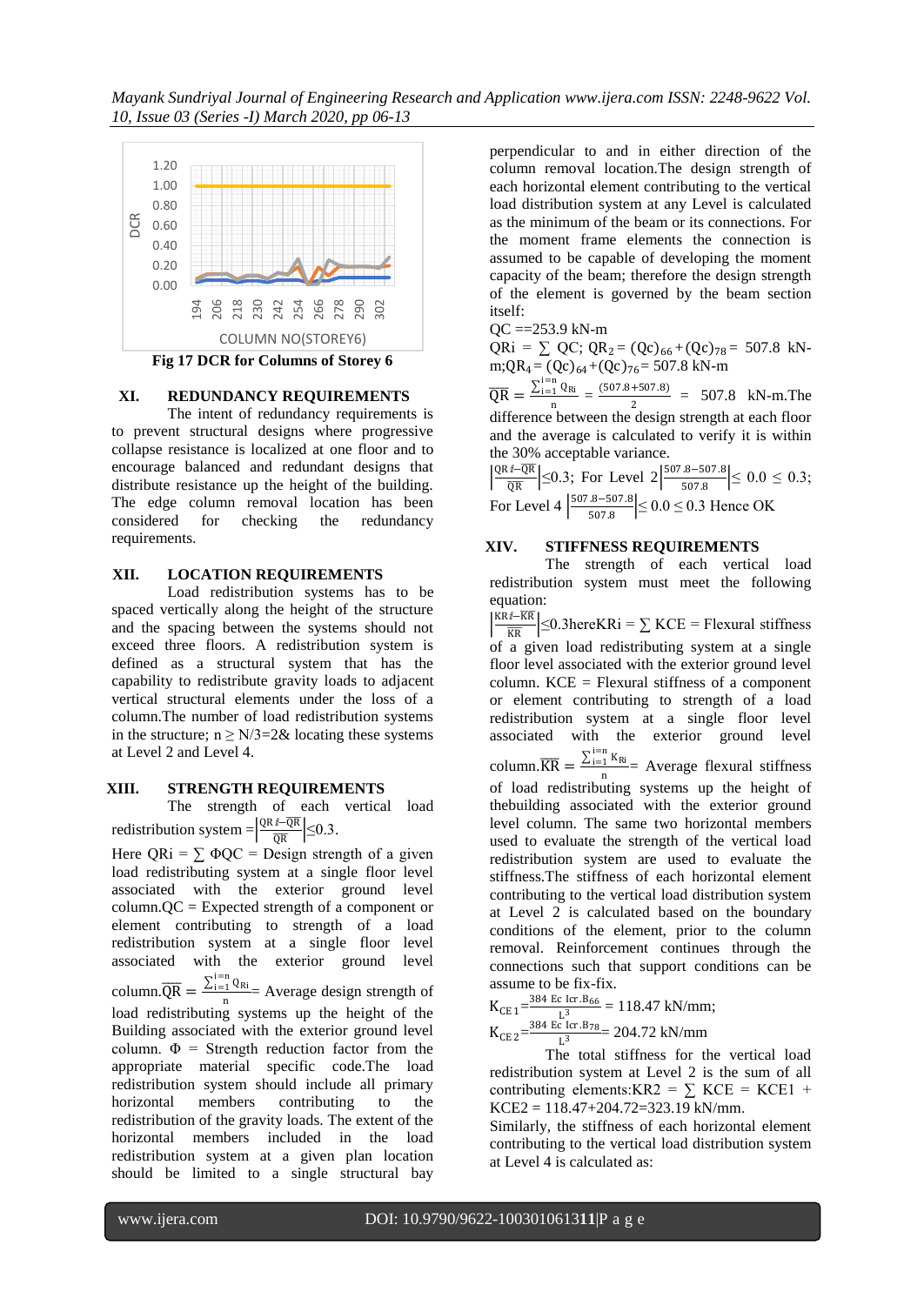*Mayank Sundriyal Journal of Engineering Research and Application www.ijera.com ISSN: 2248-9622 Vol. 10, Issue 03 (Series -I) March 2020, pp 06-13*

 $K_{CE1} =$  $\frac{384 \text{ Ec Icr.B}_{64}}{1.3}$  = 118.47 kN/mm; L  $K_{CE2} = \frac{384 \text{ Ec Icr} \cdot B_{76}}{13}$  $\frac{2 \text{ R}}{L^3}$  = 204.72 kN/mm

The total stiffness for the vertical load redistribution system at Level 5 is the sum of all contributing elements:

 $KRA = \sum KCE = KCE1 + KCE2 =$ 118.47+204.72;KR4=323.19 kN/mm.

The average stiffness is that for all the vertical load redistribution systems for the column removal, which is Level 2and 4 only.

 $\overline{\text{KR}} = \frac{\sum_{i=1}^{i=n} K_{\text{R}i}}{\sqrt{n}}$  $\frac{1}{n} \frac{K_{\text{R}i}}{2} = \frac{\text{KR } 2 + \text{KR } 4}{2}$  $\frac{1}{2}$  = 323.19kN/mm.

The difference between the stiffness at each floor and the average is calculated to verify it is within

the 30% acceptable variance  $\frac{KR \hat{i}-\overline{KR}}{\overline{SR}}$  $\frac{m}{KR}$   $\leq 0.3$ For level  $2\left| \frac{323.29 - \overline{323.19}}{323.10} \right|$  $\left|\frac{29-323.19}{323.19}\right| = 0 \le 0.3;$ For level  $4\frac{323.29 - \overline{323.19}}{323.19}$  $\left| \frac{25-523.17}{323.19} \right| = 0 \le 0.3$ . Hence OK

The chosen model hence fulfils the criteria for redundancy requirements of location,strength and stiffness.

## **XV. RESULTS AND DISCUSSIONS**

- 1. Under Edge Column Failure scenario all beam elements passed the checks for Deformation Controlled actions but 4 columns failed the force controlled actions thus leading to the conclusion that the building structure is susceptible to progressive collapse.
- 2. Under Edge & Central Column Failure scenario 14x beams failed under deformation control actions& 11x columns failed under force controlled action (shown as hashed in figure below).
- 3. The chosen model hence fulfils the criteria for redundancy requirements of location, strength and stiffness.



**Fig 18 Failed elements Edge Column Removed**



**Fig 19 Failed elements 2 Column Removed**

# **XVI. CONCLUSION**

The Primary objective of this Research was to study the potential of Progressive Collapse of a RCC structure as per General Service Administration Alternate Path Analysis & Design Guidelines for Progressive Collapse Resistance 2016. The study investigated the potential of progressive collapse by performing Linear Static Analysis on the chosen RCC structure. The chosen structure was subjected to Indian Standard Loading as per IS 875 & IS 1893. Accordingly Alternate Load path Analysis was carried for the edge and